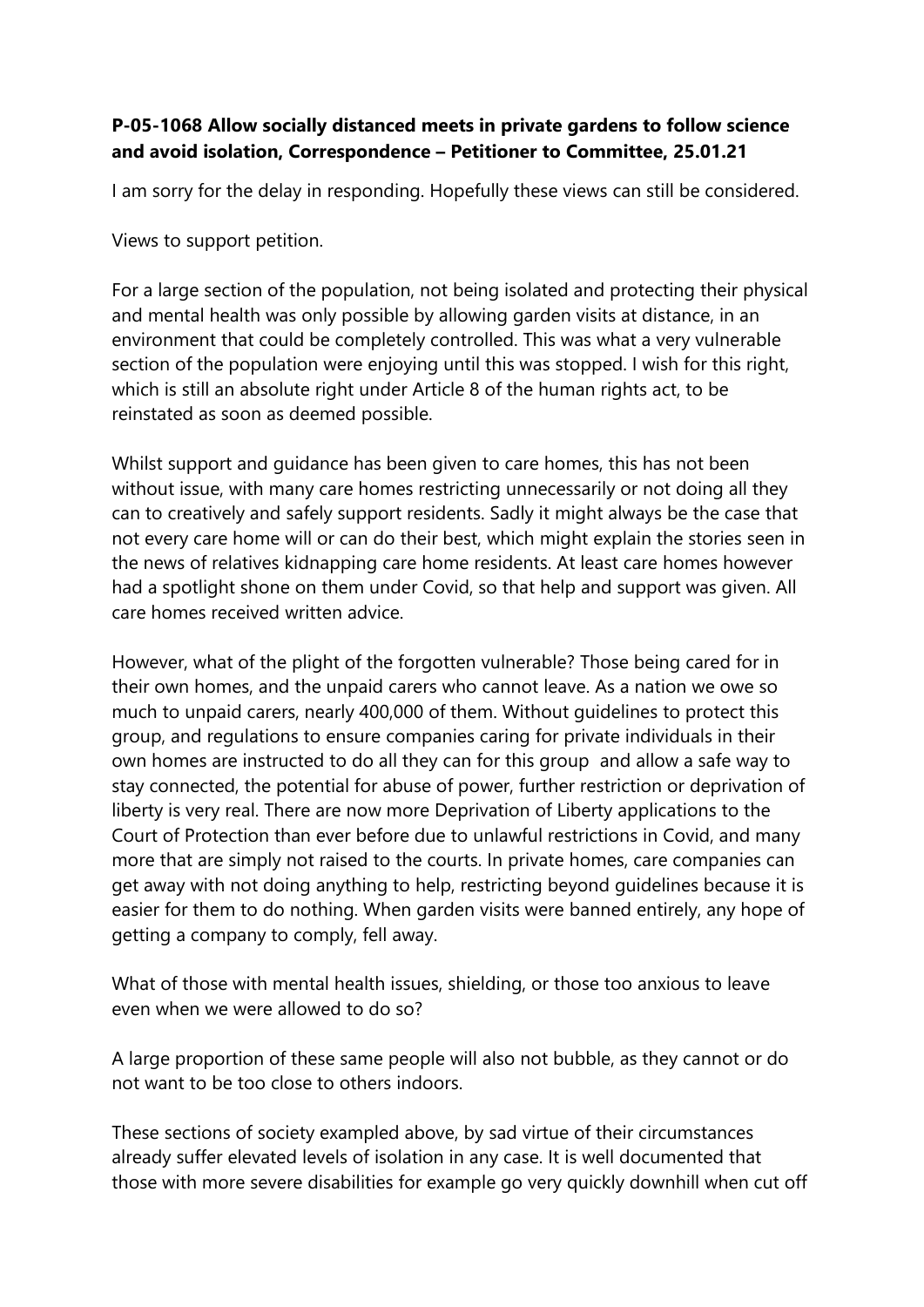from loved ones. Figures show much higher morbidity rates when this is the case. The potential for abuse is also well documented.

It is estimated there could be as much as 40% of the population in Wales who currently will not be bubbling and will not, or cannot leave their homes. The rules on no garden visits at distance forget some of the most vulnerable people in our society. This paves way for a legacy of health and human rights issues that might surface, and this may even allow for a culture of authoritarianism to reimmerge in the private care sector.

Having requested various freedoms of information and analysing the ONS data at the time, there is simply no data that exists that indicates that Covid was being spread more rapidly or at least with equal momentum in gardens at distance than when compared to public places, such as pubs and cafes, or lately supermarkets. Indeed the analytics all suggest that when we do not go to public places transmission falls, whether indoor or outdoor. The analytics also suggests that this is still the case when people continue to meet in private gardens.

The argument for it being the case that because we are now in Winter and people in private gardens may want or need to come inside, e.g. to use the loo, was largely a redundant argument at the time. In public spaces we were still meeting indoors whilst the garden visits restriction was still in place. We were using toilets that are in shared facilities, shared by far greater numbers than in a private home. The banning of garden visits subsequently forced other swathes of society out into public spaces, when they might of chosen to be more cautious and meet or have the potential of passing nearby less people when conducting garden visits.

To use the argument that pubs and cafes are regulated was about as valid as saying private homes are not. There are pubs that have been awful at maintaining any of the guidelines. I am sure there are private residences that are not great. The point is either can be good or bad, there is not a precedent that public businesses are or will be better than private homes, or once again, any data that supports this.

Taking away the right for people to accept into their gardens visitors at distance is clearly problematic and potentially unlawful in multiple regards to the Human Rights Act, and the Article 8 right.

1. It is our article 8 right to enjoy our home and private life without restriction. Imposing a ban on garden visits breaches that right.

2. Imposing a ban on visits to private homes but not imposing a ban to public spaces for the intention of the same purpose (reducing transmission) therefore places a priority of human rights on those wishing or able to frequent public places, and enforces lessor rights on those that do not. This is also a potential breach of the act,